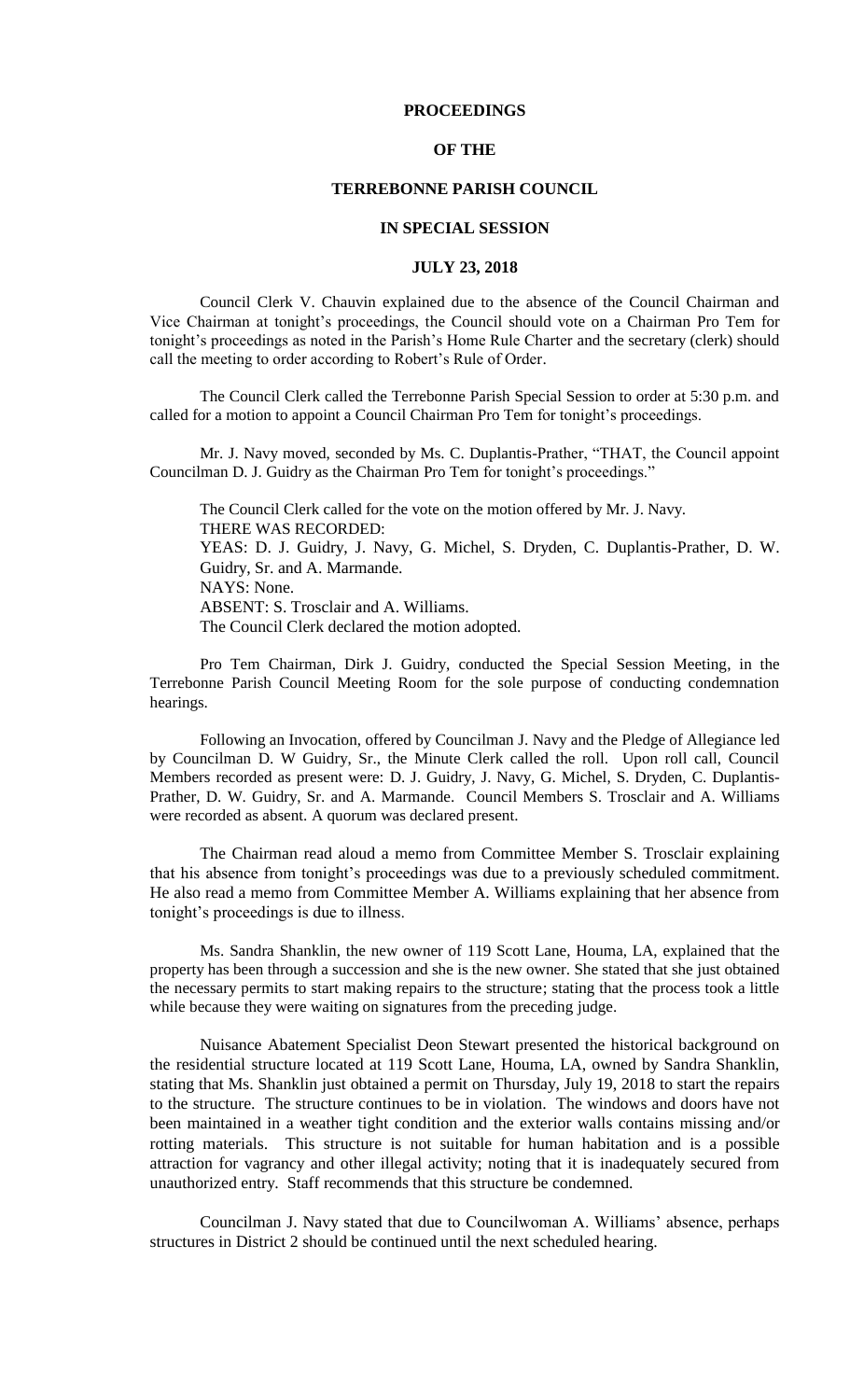Mr. J. Navy moved, seconded by Mr. G. Michel, "THAT, the Council continue the condemnation proceeding, until October 22, 2018, at 5:30 p.m., on the residential structure located at 119 Scott Lane, Houma, LA, owned by Sandra Shanklin."

The Chairman called for the vote on the motion offered by Mr. J. Navy. THERE WAS RECORDED: YEAS: D. J. Guidry, J. Navy, G. Michel, S. Dryden, C. Duplantis-Prather, D. W. Guidry, Sr. and A. Marmande. NAYS: None. ABSENT: S. Trosclair and A. Williams. The Chairman declared the motion adopted.

Nuisance Abatement Specialist Deon Stewart presented the historical background on the residential structure located at 167 Jennings Lane, Houma, LA, owned by the Estate of John Thompson and Zenobia Bolden, stating that this structure continues to be in violation. The interior of the structure has not been maintained in a clean and sanitary condition. It contains junk and trash and is unsuitable for human habitation and possible attraction for vagrancy and other illegal activity; staff recommends that this structure be condemned.

Councilwoman C. Duplantis-Prather explained that she would like to continue the condemnation hearing on the aforementioned property located at 167 Jennings Lane because she is aware that the family is working on the property.

Ms. C. Duplantis-Prather moved, seconded by Mr. D. W. Guidry, Sr., "THAT, the Council continue the condemnation proceeding, until October 22, 2018, at 5:30 p.m., on the residential structure located at 167 Jennings Lane, Houma, LA, owned by the Estate of John Thompson and Zenobia Bolden."

The Chairman called for the vote on the motion offered by Ms. C. Duplantis-Prather. THERE WAS RECORDED: YEAS: D. J. Guidry, J. Navy, G. Michel, S. Dryden, C. Duplantis-Prather, D. W. Guidry, Sr. and A. Marmande. NAYS: None. ABSENT: S. Trosclair and A. Williams. The Chairman declared the motion adopted.

Councilman J. Navy explained that he is working with the family of the property located at 1703 Dunn Street and asked for a continuance.

Mr. J. Navy moved, seconded by Mr. D. W. Guidry, Sr., "THAT, the Council continue the condemnation proceeding, until October 22, 2018, at 5:30 p.m., on the residential structure located at 1703 Dunn Street, Houma, LA, owned by Flamingo Property Management, LLC."

The Chairman called for the vote on the motion offered by Mr. J. Navy. THERE WAS RECORDED: YEAS: D. J. Guidry, J. Navy, G. Michel, S. Dryden, C. Duplantis-Prather, D. W. Guidry, Sr. and A. Marmande. NAYS: None. ABSENT: S. Trosclair and A. Williams. The Chairman declared the motion adopted.

Councilman J. Navy explained that he is working with the owner of the property located at 1303 Miles Street and asked for a continuance.

Mr. J. Navy moved, seconded by Mr. D. W. Guidry, Sr., "THAT, the Council continue the condemnation proceeding, until October 22, 2018, at 5:30 p.m., on the residential structure located at 1303 Miles Street, Houma, LA, owned by Michael Sobert."

The Chairman called for the vote on the motion offered by Mr. J. Navy. THERE WAS RECORDED: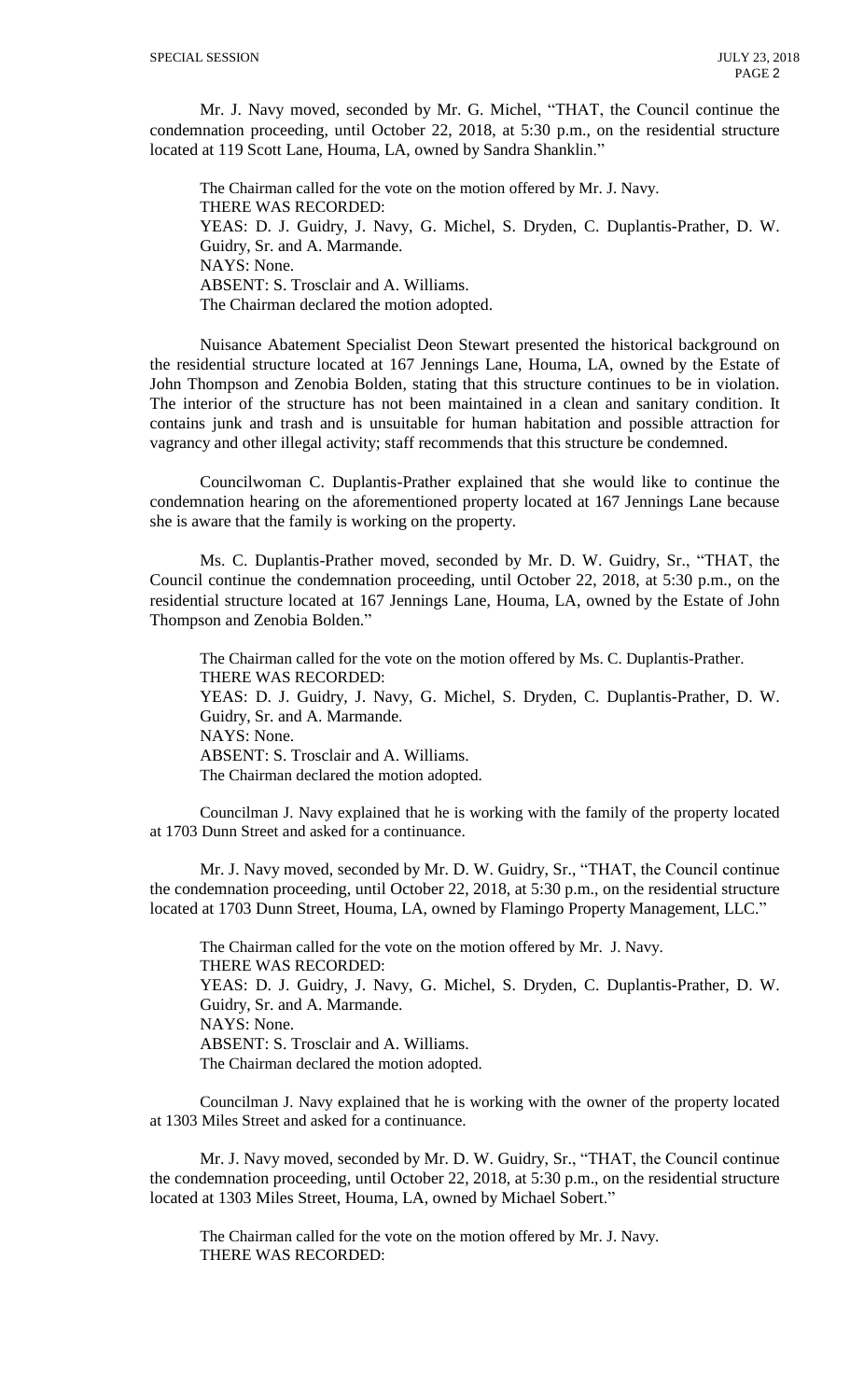YEAS: D. J. Guidry, J. Navy, G. Michel, S. Dryden, C. Duplantis-Prather, D. W. Guidry, Sr. and A. Marmande. NAYS: None. ABSENT: S. Trosclair and A. Williams. The Chairman declared the motion adopted.

Nuisance Abatement Specialist Deon Stewart presented the historical background on the residential structure located at 520 Columbus Street, Houma, LA, owned by Fern Taylor Hite, stating that the structure continues to be in violation. The interior has not been maintained in a clean and sanitary condition and it contains junk and trash. It is unsuitable for human habitation and has the possible attraction for vagrancy and other illegal activity. The exterior of the property has not been maintained in a clean and sanitary condition. The exterior walls contains holes and missing and/or rotting materials. Staff recommends that this structure be condemned.

Ms. De'Inez Hite, property owner of 520 Columbus Street, stated that they are still making repairs to the property.

Mr. J. Navy moved, seconded by Ms. C. Duplantis-Prather, "THAT, the Council continue the condemnation proceeding, until October 22, 2018, at 5:30 p.m., on the residential structure located at 520 Columbus Street, Houma, LA, owned by Fern Taylor Hite."

The Chairman called for the vote on the motion offered by Mr. J. Navy. THERE WAS RECORDED: YEAS: D. J. Guidry, J. Navy, G. Michel, S. Dryden, C. Duplantis-Prather, D. W. Guidry, Sr. and A. Marmande. NAYS: None. ABSENT: S. Trosclair and A. Williams. The Chairman declared the motion adopted.

Nuisance Abatement Specialist Deon Stewart presented the historical background on the residential mobile home structure located at 5415 Bayouside Drive, Chauvin, LA, owned by **Everette Pinell**. Ms. Stewart has had recent conversations with a representative of the owner and has been advised that the Tax Title purchaser has obtained full ownership of the property and is in the process of conducting research to determine how to move forward with removal and/or repair of the structure. Staff recommends that this matter be continued until the next scheduled condemnation hearing on October 22, 2018.

Mr. Marvin Thibodeaux, new owner of the property located at 5415 Bayouside Drive, explained that they are in the process of finding the owner of the mobile home located on the aforementioned property. The family is asking for a continuance so that they can locate the owner of the mobile home and move forward with ownership.

Mr. D. W. Guidry, Sr. seconded by Mr. A. Marmande, "THAT, the Council continue the condemnation proceeding, until October 22, 2018, at 5:30 p.m., on the residential mobile home structure located at 5415 Bayouside Drive, Chauvin, LA, owned by Everette Pinell."

The Chairman called for the vote on the motion offered by Mr. D. W. Guidry, Sr. THERE WAS RECORDED: YEAS: D. J. Guidry, J. Navy, G. Michel, S. Dryden, C. Duplantis-Prather, D. W. Guidry, Sr. and A. Marmande. NAYS: None. ABSENT: S. Trosclair and A. Williams. The Chairman declared the motion adopted.

Nuisance Abatement Specialist Deon Stewart presented the historical background on the residential structure located at 804 Peach Street, Houma, LA, owned by Jerry J. Dupre and Laurie Dupre, stating that since the last hearing, the structure is no longer in a condition deemed, dilapidated and dangerous; staff recommends that this file be closed.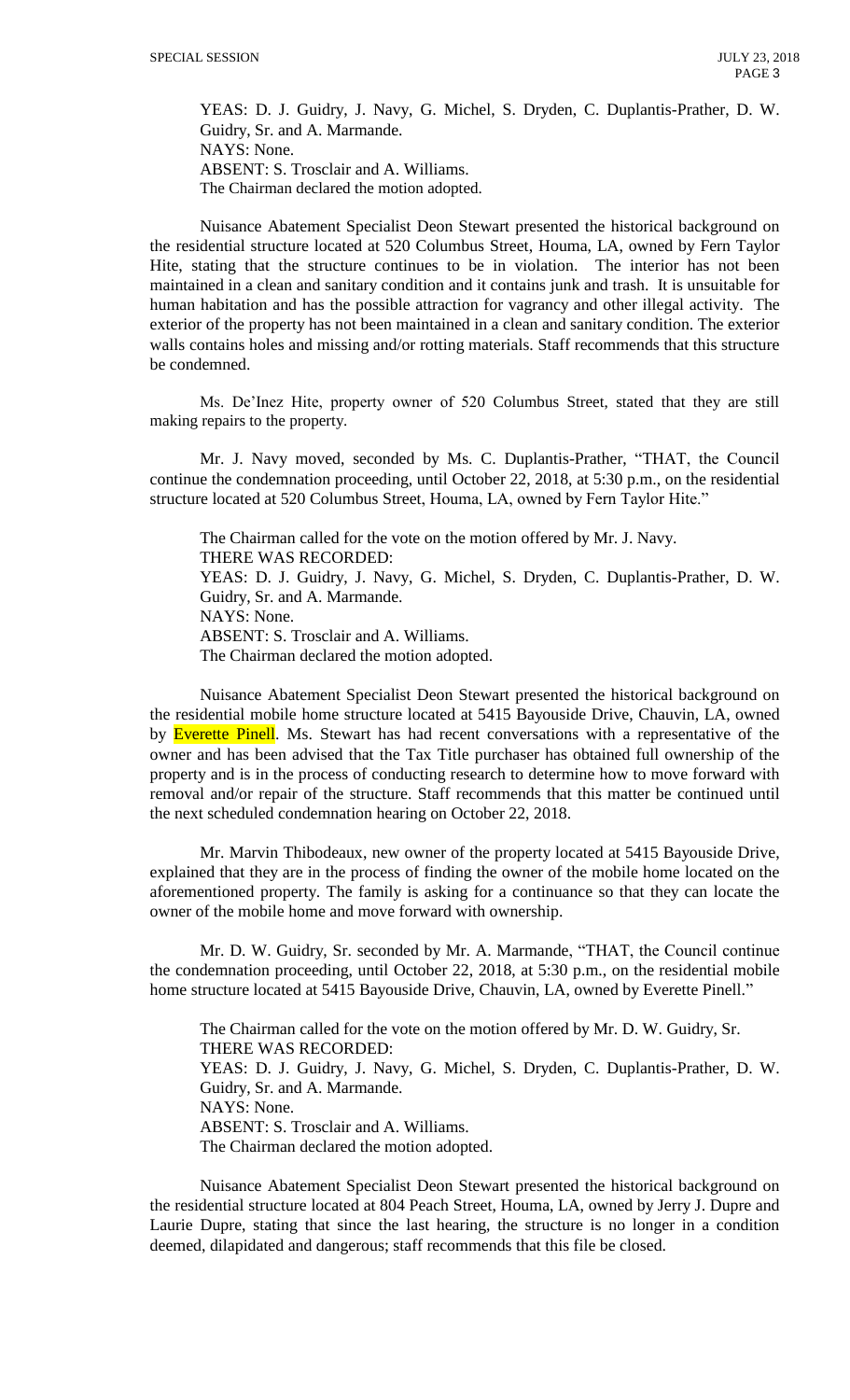Ms. Laurie Dupre, owner of the property located at 804 Peach Street, explained that they have made the necessary repairs and will continue to work on the structure to bring it up to code standards. She stated that their permit expired and they are in the process of obtaining a new permit to continue repairs.

Ms. C. Duplantis-Prather moved, seconded by Mr. D. W. Guidry, Sr., THAT, the Council close the condemnation file on the residential structure located at 804 Peach Street Houma, LA, owned by Jerry J. Dupre, Jr. and Laurie Landreneau Dupre."

The Chairman called for the vote on the motion offered by Ms. C. Duplantis-Prather. THERE WAS RECORDED:

YEAS: D. J. Guidry, J. Navy, G. Michel, S. Dryden, C. Duplantis-Prather, D. W. Guidry, Sr. and A. Marmande.

NAYS: None.

ABSENT: S. Trosclair and A. Williams.

The Chairman declared the motion adopted.

Councilwoman C. Duplantis-Prather stated that she has been in contact with the gentleman who is working with the owner to restore the properties located at 104 Howard Avenue and 100 Howard Avenue/8696 Main Street and she asked that these matters be continued.

Ms. C. Duplantis-Prather moved, seconded by Mr. D. W. Guidry, Sr., "THAT, the Council continue with the condemnation proceeding, until October 22, 2018, at 5:30 p.m., on the commercial structure located at 104 Howard Avenue, Houma, LA, owned by E-Z Serve Convenience Stores, Inc. and Albert Lagraize."

The Chairman called for the vote on the motion offered by Ms. C. Duplantis-Prather. THERE WAS RECORDED: YEAS: D. J. Guidry, J. Navy, G. Michel, S. Dryden, C. Duplantis-Prather, D. W. Guidry, Sr. and A. Marmande. NAYS: None. ABSENT: S. Trosclair and A. Williams. The Chairman declared the motion adopted.

Ms. C. Duplantis-Prather moved, seconded by Mr. D. W. Guidry, Sr., "THAT, the Council continue with the condemnation proceeding, until October 22, 2018, at 5:30 p.m., on the commercial structure located at 100 Howard Avenue/8696 Main Street, Houma, LA, owned by E-Z Serve Convenience Stores, Inc. and Albert Lagraize."

The Chairman called for the vote on the motion offered by Ms. C. Duplantis-Prather. THERE WAS RECORDED: YEAS: D. J. Guidry, J. Navy, G. Michel, S. Dryden, C. Duplantis-Prather, D. W. Guidry, Sr. and A. Marmande. NAYS: None. ABSENT: S. Trosclair and A. Williams. The Chairman declared the motion adopted.

Nuisance Abatement Specialist Deon Stewart presented the historical background on the residential structure located at 124 Pellegrin Street, Houma, LA, owned by Ronald H. Cole, Jr., stating that since the last hearing, this property has been sold and the new owner has obtained a renovation permit and has begun making repairs. The windows and doors have been replaced and the exterior of the property has been cleaned and maintained. Staff recommends that this matter be continued until the next scheduled condemnation hearing on October 22, 2018.

Mr. A. Marmande moved, seconded by Mr. J. Navy, "THAT, the Council continue with the condemnation proceeding, until October 22, 2018, at 5:30 p.m., on the residential structure located at 124 Pellegrin Street, Houma, LA, owned by Ronald H. Cole, Jr."

The Chairman called for the vote on the motion offered by Mr. A. Marmande.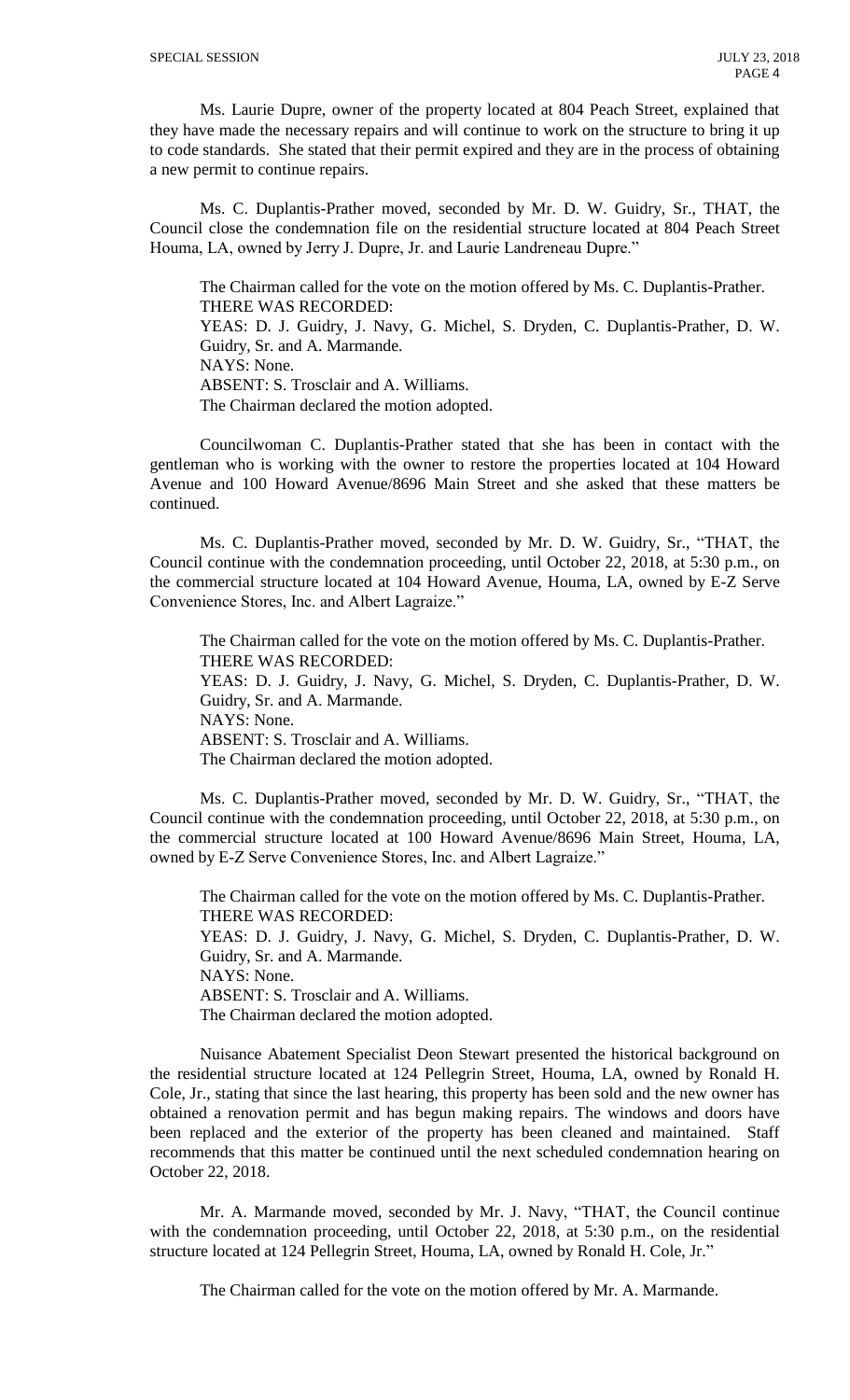THERE WAS RECORDED:

YEAS: D. J. Guidry, J. Navy, G. Michel, S. Dryden, C. Duplantis-Prather, D. W. Guidry, Sr. and A. Marmande. NAYS: None. ABSENT: S. Trosclair and A. Williams. The Chairman declared the motion adopted.

Ad Hoc Attorney T. McGee stated that he advertised this property and has not had any contact with any of the heirs of the property located at 171 Marjorie Street, Dulac, LA.

Mr. A. Marmande moved, seconded by Mr. S. Dryden, "THAT, the Council find the residential structure located at 171 Majorie Street, Dulac, LA, owned by Paul H. Verdin per legal description,

LOT NO. EIGHTEEN (18) OF BLOCK NO. ONE (1) of A.J. Authement Subdivision No. Two (2), being a part of the property belonging to A.J. Authement, et al, located in section 85, T19S-R17E, made by S. Allen Munson, C.E., under date of November 5, 1951, a plan which is on file and of record in the Clerk's Office, Parish of Terrebonne, Louisiana, said lot having a front of Fifty (50') feet on the north side of Majority Street, by depth between parallel lines of ninety (90') feet and being bounded as follows; on the north by property of John B. Boudreaux, now or formerly, on the east by Lot 19 of Block 1, on the west by Lot 17 of Block 1, both of A.J. Authement Subdivision No. 2 and on the south by Marjorie Street, together with all improvements thereon and all rights, ways, privileges and servitudes thereunto belonging or in anywise appertaining.

is in a dilapidated and dangerous condition that endangers the health, safety and welfare of the public. Accordingly, the structure is hereby condemned and the owner is hereby ordered to demolish, and/or remove the structure by August 31, 2018. In default of which the Terrebonne Parish Consolidated Government may proceed to do so, and in accordance therewith, the Parish Administration be authorized to proceed with the bidding process for the demolition and/or removal."

The Chairman called for the vote on the motion offered by Mr. A. Marmande. THERE WAS RECORDED: YEAS: D. J. Guidry, J. Navy, G. Michel, S. Dryden, C. Duplantis-Prather, D. W. Guidry, Sr. and A. Marmande. NAYS: None. ABSENT: S. Trosclair and A. Williams. The Chairman declared the motion adopted.

Ad Hoc Attorney T. McGee stated that he advertised this property and has not had any contact with any of the heirs of the property located at 6302 North Bayou Black Drive, Gibson, LA.

Mr. J. Navy moved, seconded by Mr. S. Dryden, "THAT, the Council continue with the condemnation proceeding, until October 22, 2018, at 5:30 p.m., on the residential structure located at 6302 North Bayou Black Drive, Gibson, LA owned by John Louis Faslund, Daundra Faslund and Shon Faslund."

The Chairman called for the vote on the motion offered by Mr. J. Navy. THERE WAS RECORDED: YEAS: D. J. Guidry, J. Navy, G. Michel, S. Dryden, C. Duplantis-Prather, D. W. Guidry, Sr. and A. Marmande. NAYS: None. ABSENT: S. Trosclair and A. Williams. The Chairman declared the motion adopted.

Nuisance Abatement Specialist Deon Stewart presented the historical background on the residential structure located at 515 Antoine Street, Houma, stating this structure continues to be in violation. The exterior walls contains missing and/or rotting materials. The windows and doors have not been maintained in a clean and sanitary condition and the exterior of the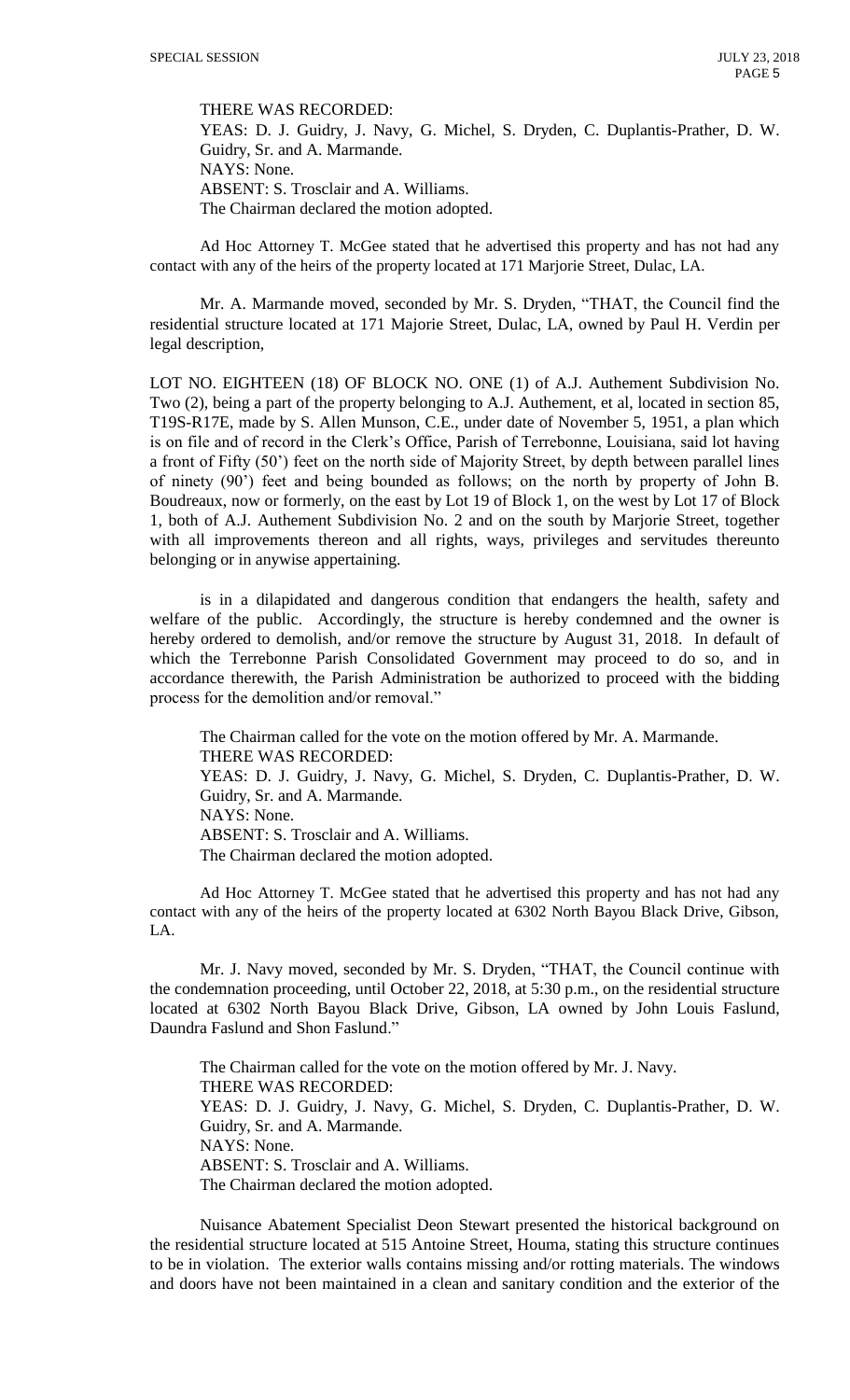property has not been maintained in a clean and sanitary condition. The exterior contains tall grass, junk and trash and it is inadequately secured from unauthorized entry and is possibly a place of harborage for stray animals, rodents, insects and vermin infestations. Staff recommends that this structure be condemned.

Mr. J. Navy moved, seconded by Mr. G. Michel, "THAT, the Council continue with the condemnation proceeding, until October 22, 2018, at 5:30 p.m., on the residential structure located at 515 Antoine Street, Houma, LA owned by Roberto J. Robledo and Bessie Robledo."

The Chairman called for the vote on the motion offered by Mr. J. Navy. THERE WAS RECORDED: YEAS: D. J. Guidry, J. Navy, G. Michel, S. Dryden, C. Duplantis-Prather, D. W. Guidry, Sr. and A. Marmande. NAYS: None. ABSENT: S. Trosclair and A. Williams. The Chairman declared the motion adopted.

Nuisance Abatement Specialist Deon Stewart presented the historical background on the residential structure located at 309 Rhett Place, Gray, LA, owned by Kenneth F. and Graceila Brousard stating this structure continues to be in violation. The exterior had not been maintained in a clean and sanitary condition and the structure contains junk and trash. It is inadequately secured from unauthorized entry and the interior has not been maintained in a clean and sanitary condition. The structure contains missing and/or rotting materials and the roof and flashing has not been maintained in a sound, tight condition preventing the admittance of rain. Staff recommends that this structure be condemned.

Mr. S. Dryden moved, seconded by Mr. D. W. Guidry, Sr., "THAT, the Council find the residential structure located at 309 Rhett Place, Gray, LA, owned by Kenneth F. & Graceila Broussard per legal description,

One certain lot of ground, together with all the buildings and improvements thereon, and all the rights, ways, privileges, servitudes, advantages and appurtenances thereunto belonging or in anywise appertaining, situated in the Parish of Terrebonne, State of Louisiana, to-wit, designated on a plan of Tara, dated January 25, 1971, prepared by Edward Meche, Jr., surveyor, recorded in COB 520, under Entry No. 406453, records of Terrebonne Parish. Louisiana, as lot Five (5), Block Five (5), Tara, said lot having a front of Sixty-six (66) feet on the northerly side of Rhett Place by depth of 87 feet, 7-13/16 inches on its easterly boundary, and a depth of 87 feet, 6 inches on its westerly boundary and having a rear width of Sixty-Six (66) feet, said lot being bounded as follows, front or southerly by Rhett Place, easterly by Lot 6, westerly by Lot 4, all in Block Five (5), TARA, and rear of northerly by property of Earl J. Breaux, or assigns; together with all buildings and improvements thereon, and all rights, ways, privileges and servitudes thereunto belonging or in anywise appertaining.

is in a dilapidated and dangerous condition that endangers the health, safety and welfare of the public. Accordingly, the structure is hereby condemned and the owner is hereby ordered to demolish, and/or remove the structure by August 31, 2018. In default of which the Terrebonne Parish Consolidated Government may proceed to do so, and in accordance therewith, the Parish Administration be authorized to proceed with the bidding process for the demolition and/or removal."

The Chairman called for the vote on the motion offered by Mr. S. Dryden. THERE WAS RECORDED: YEAS: D. J. Guidry, J. Navy, G. Michel, S. Dryden, C. Duplantis-Prather, D. W. Guidry, Sr. and A. Marmande. NAYS: None. ABSENT: S. Trosclair and A. Williams. The Chairman declared the motion adopted.

Nuisance Abatement Specialist Deon Stewart presented the historical background on the residential structure located at 1201 Wallis Street, Houma, LA, owned by Alzena Stoves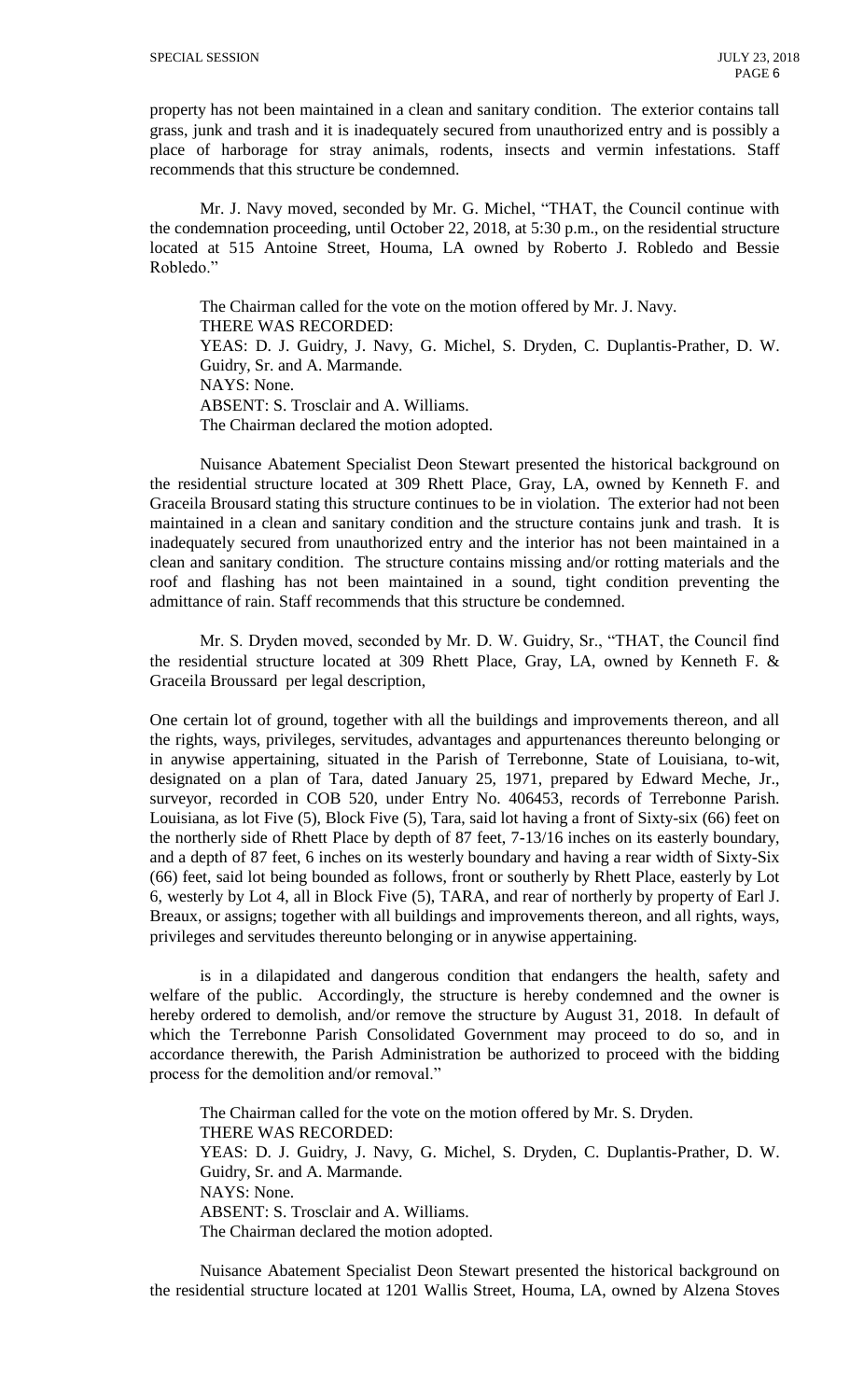Barabin, Benjamin Stoves, Jr., Anthony Stoves, Amolia Stoves Porter, Nathaniel Patterson, Sean Patterson, Noble Patterson, Jr., Mary Patterson, Glenda Patterson, Tiffany Bass-Howard and Brian Bass stating that this structure continues to be in violation. The windows and doors have not been maintained in a weather tight condition and the structure is an attraction for vagrancy and other illegal activity. It contains missing/rotting material. Upon recent inspections, staff has discovered and confirmed that this structure is currently occupied and staff recommends that this matter be continued until the next scheduled condemnation hearing on October 22, 2018.

Council Member J. Navy suggested that this matter be continued so that he can do some research on whether or not the structure is sound and/or safe enough to be occupied.

Mr. J. Navy moved, seconded by Mr. S. Dryden, "THAT, the Council continue with the condemnation proceeding, until October 22, 2018, at 5:30 p.m., on the residential structure located at 1201 Wallis Street, Houma, LA owned by Alzena Stoves Barabin, Benjamin Stoves, Jr., Anthony Stoves, Amolia Stoves Porter, Nathaniel Patterson, Sean Patterson, Noble Patterson, Jr., Mary Patterson, Glenda Patterson, Tiffany Bass-Howard and Brian Bass."

The Chairman called for the vote on the motion offered by Mr. J. Navy. THERE WAS RECORDED: YEAS: D. W. Guidry, J. Navy, G. Michel, S. Dryden, C. Duplantis-Prather, D. W. Guidry, Sr. and A. Marmande. NAYS: None. ABSENT: S. Trosclair and A. Williams. The Chairman declared the motion adopted.

Nuisance Abatement Specialist Deon Stewart presented the historical background on the residential structure located at 3221 West Park Avenue, Gray, LA, stating that since the last hearing, this structure has been demolished and/or removed.

Mr. J. Navy moved, seconded by Ms. C. Duplantis-Prather, "THAT, the Council close the condemnation file on the on the residential structure located at 3221 West Park Avenue, Gray, LA owned by the Estate of Joseph McGuin, Carl L. McGuin, Gilbert J. McGuin, Charles W. McGuin, Leo S. McGuin, Stanley R. McGuin, Warren H. McGuin, Patrick C. McGuin and Joey Gautier due to the structure being demolished and/or removed.

The Chairman called for the vote on the motion offered by Mr. J. Navy. THERE WAS RECORDED: YEAS: D. J. Guidry, J. Navy, G. Michel, S. Dryden, C. Duplantis-Prather, D. W. Guidry, Sr. and A. Marmande. NAYS: None. ABSENT: S. Trosclair and A. Williams. The Chairman declared the motion adopted.

Councilwoman C. Duplantis-Prather stated that the property located at 8308 Main Street, Houma, LA, owned by Dorothy Trotter Robichaux, may be of historical significance and she is asking that this matter be closed until further information and/or research can be obtained to determine how to proceed pertaining to the aforementioned property.

Ms. Dorothy Trotter Robichaux, owner of the property located at 8308 Main Street, explained that this is her childhood home and she would love to save it.

Ms. C. Duplantis-Prather moved, seconded by Mr. G. Michel, "THAT, the Council close the condemnation file on the residential structure located at 8308 Main Street, Houma, LA, owned by Dorothy Trotter Robichaux until other research is obtained pertaining to its historical value."

The Chairman called for the vote on the motion offered by Ms. C. Duplantis-Prather. THERE WAS RECORDED: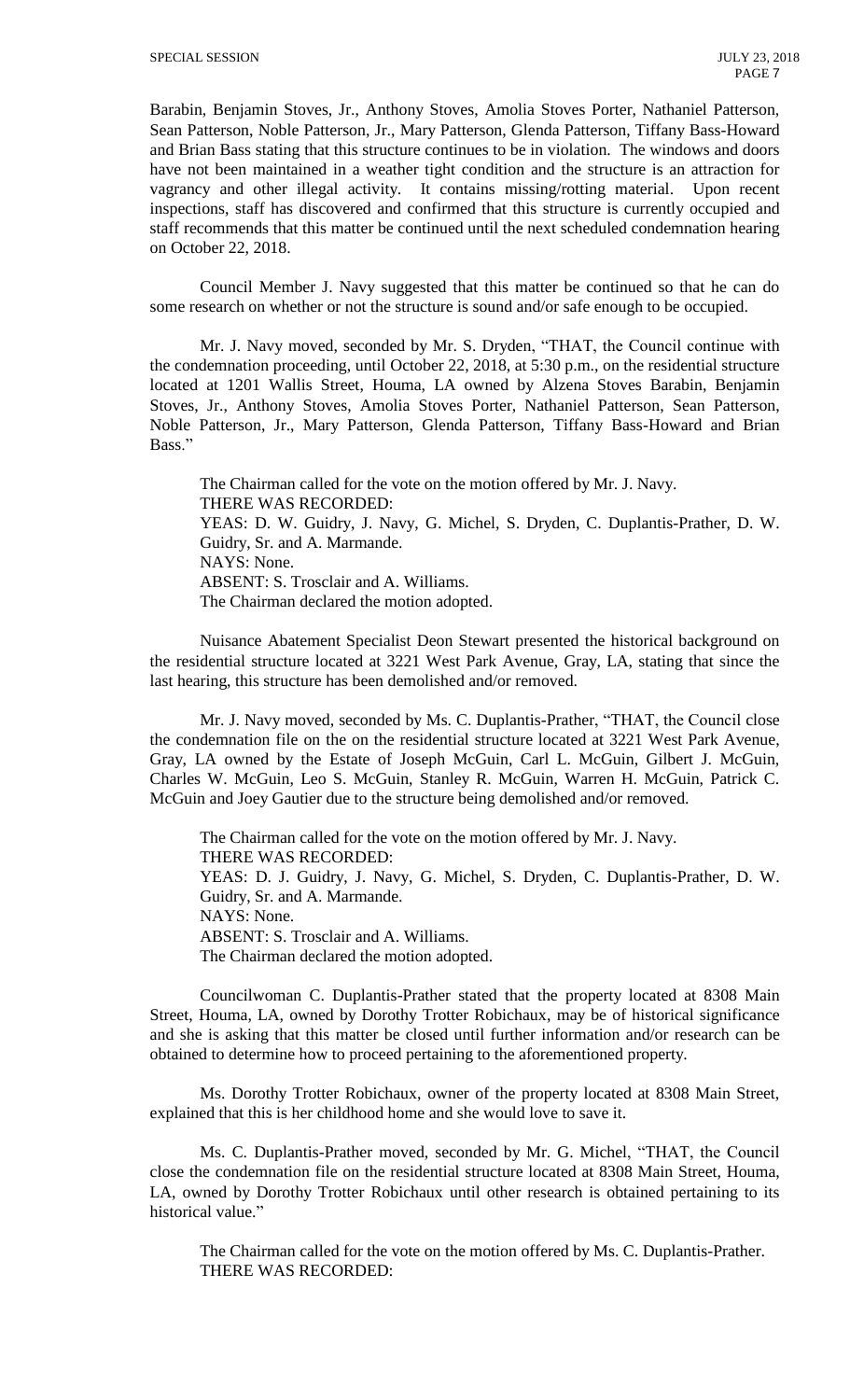YEAS: D. J. Guidry, J. Navy, G. Michel, C. Duplantis-Prather, D. W. Guidry, Sr. and A. Marmande. NAYS: None. ABSENT: S. Trosclair and A. Williams. ABSTAINING: S. Dryden. The Chairman declared the motion adopted.

Nuisance Abatement Specialist Deon Stewart presented the historical background on the residential structure located at 7524 Main Street, Houma, LA, owned by Earl James, stating that since the last hearing, the structure is currently occupied and all utilities are on. Staff recommends that this file be closed.

Mr. Earl Jones, owner of the property located at 7524 Main Street, stated that he was incarcerated and is now occupying the property.

Mr. J. Navy moved, seconded by Mr. A. Marmande, "THAT, the Council close the condemnation file on the residential structure located at 7524 Main Street, Houma, LA, owned by Earl James due to the structure being occupied."

The Chairman called for the vote on the motion offered by Mr. J. Navy. THERE WAS RECORDED: YEAS: D. J. Guidry, J. Navy, G. Michel, S. Dryden, C. Duplantis-Prather, D. W. Guidry, Sr. and A. Marmande. NAYS: None. ABSENT: S. Trosclair and A. Williams. The Chairman declared the motion adopted.

Councilman J. Navy explained that he received notice that the owner of the property located at 9087 Main Street was ill and unable to complete repairs on the property.

Nuisance Abatement Specialist Deon Stewart presented the historical background on the residential mobile home structure located at 9087 Main Street, Houma, LA, owned by Percy E. Gabriel stating that the owner did receive notices pertaining to this structure and it continues to be in violation. It is unsuitable for human habitation and may be a place of harborage for stray animals, rodents, insects and vermin. The exterior walls contains missing and/or rotting materials and the inadequate maintenance has been determined. The exterior property has not been maintained in a clean and sanitary condition and it lacks structural integrity.

Mr. Percy Gabriel, former Police Juror, Council Member, and owner of the property located at 9087 Main Street, stated that he was ill and in a car accident, but is now able to do the necessary repairs. He asked for a continuance.

Mr. J. Navy moved, seconded by Mr. A. Marmande, "THAT, the Council continue with the condemnation proceeding, until October 22, 2018, at 5:30 p.m., on the residential mobile home structure located at 9087 Main Street, Houma, LA, owned by Percy E. Gabriel."

The Chairman called for the vote on the motion offered by Mr. J. Navy. THERE WAS RECORDED: YEAS: D. J. Guidry, J. Navy, G. Michel, S. Dryden, C. Duplantis-Prather, D. W. Guidry, Sr. and A. Marmande. NAYS: None. ABSENT: S. Trosclair and A. Williams. The Chairman declared the motion adopted.

Mr. A. Marmande moved, seconded by Mr. G. Michel, "THAT, the Council continue with the condemnation proceeding, until October 22, 2018, at 5:30 p.m., on the residential mobile home structure located at 205 Arcement Street, Montegut, LA, owned by Stanley Edward Diggs."

The Chairman called for the vote on the motion offered by Mr. A. Marmande.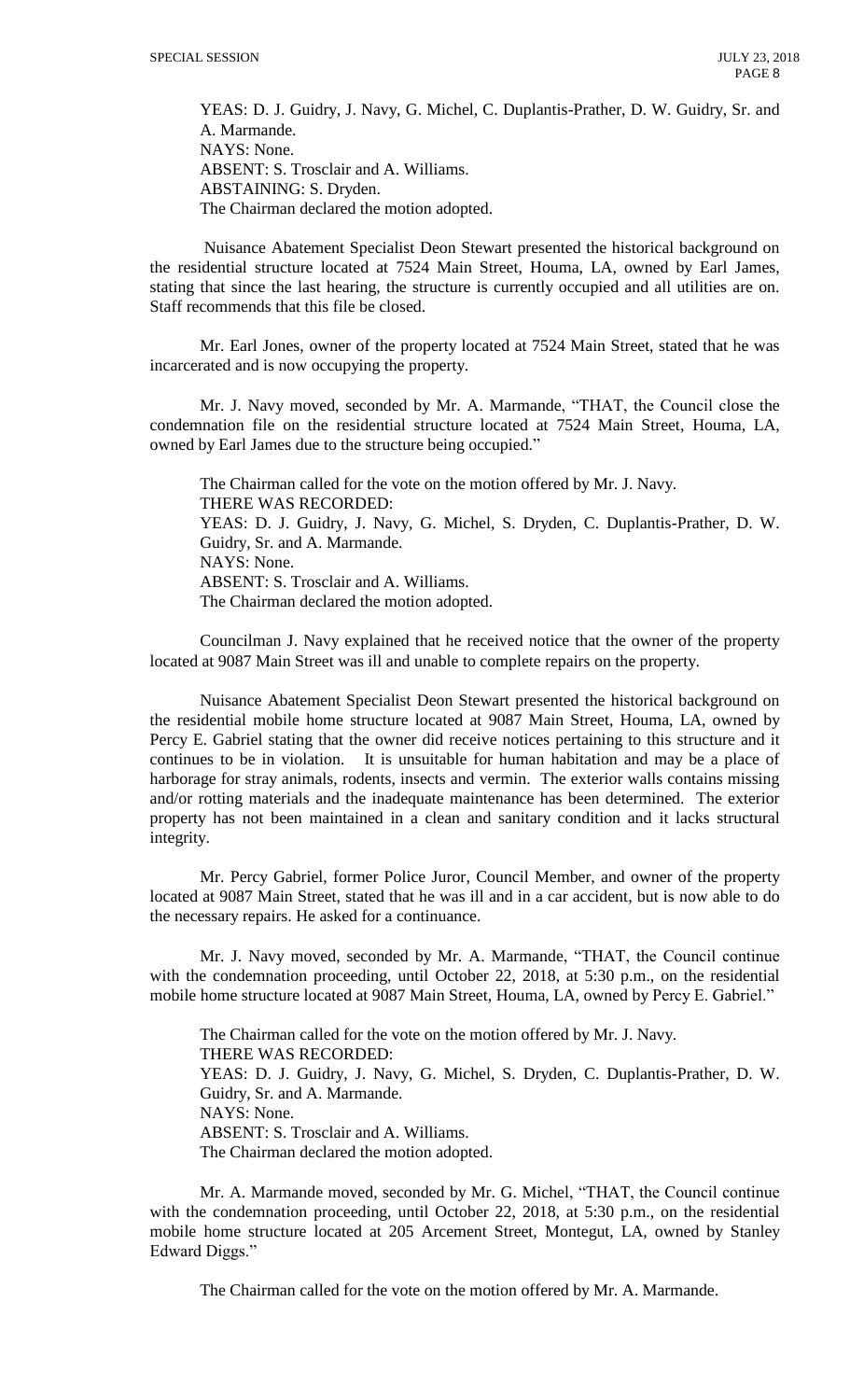THERE WAS RECORDED:

YEAS: D. J. Guidry, J. Navy, G. Michel, S. Dryden, C. Duplantis-Prather, D. W. Guidry, Sr. and A. Marmande. NAYS: None. ABSENT: S. Trosclair and A. Williams. The Chairman declared the motion adopted.

Nuisance Abatement Specialist Deon Stewart presented the historical background on the residential structure located at 1108 Bond Street, Houma, LA, owned by the Estate of Josie Leblanc Austin stating this structure continues to be in violation. It is unsuitable for human habitation and it is inadequately secured from unauthorized entry. The exterior of the property contains tall grass and the windows and doors have not been maintained in a weather tight condition. The interior has not been maintained in a clean and sanitary condition; staff recommends that this structure be condemned.

An heir to the property located at 1108 Bond Street stated that the property is up for sale and a realtor/ agent is in the process of having the property listed for sale. The family is asking for a continuance so that the property/structure can be sold.

Mr. J. Navy moved, seconded by Ms. C. Duplantis-Prather, "THAT, the Council continue with the condemnation proceeding, until October 22, 2018, at 5:30 p.m., on the residential structure located at 1108 Bond Street, Houma, LA, owned by the Estate of Josie LeBlanc Austin."

The Chairman called for the vote on the motion offered by Mr. J. Navy. THERE WAS RECORDED: YEAS: D. J. Guidry, J. Navy, G. Michel, S. Dryden, C. Duplantis-Prather, D. W. Guidry, Sr. and A. Marmande. NAYS: None. ABSENT: S. Trosclair and A. Williams. The Chairman declared the motion adopted.

Nuisance Abatement Specialist Deon Stewart presented the historical background on the residential structure located at 1605 Morris Street, Houma, LA owned by Millie Verdin stating this structure continues to be in violation. The exterior walls contains missing and/or rotting material and the interior has not been maintained in a clean and sanitary condition. There is a lack of adequate maintenance to this structure and there are broken windows. The exterior of the property has not been maintained free of tall grass in excess of 12' and the roof and flashing has not been maintained in a sound, tight condition preventing the admittance of rain. Staff recommends that this structure be condemned.

Mr. J. Navy moved, seconded by Mr. S. Dryden, "THAT, the Council find the residential structure located at 1605 Morris Street, Houma, LA, owned by Millie Verdin per legal description,

A certain lot of ground situated in the Parish of Terrebonne, State of Louisiana, in BOARDVILLE, now incorporated in the City of Houma, measuring sixty (60') feet fron on Leona Street (formerly Board Street) by a depth of one hundred nine (109') feet; designated on a plan of said Boardville made by C. L. Powell, Surveyor, on file in the office of the Clerk of Court of this Parish in COB 54 folio 393, ad LOT THIRTY-SIX (360, BOUNDED NORTH BY Lot Thirty-five (35) south by Morris Street (formerly Wright Street), east by Lot Twenty-five (25) and west by Leona Street (Formerly Board Street; together with all buildings and improvements thereon and all rights, ways, privileges, prescriptions and servitudes thereto belonging and appertaining.

Being the property obtained by Wilbert J. Danke, Jr., in the act of partition dated January 31, 1962,l executed before Richard L. Voelker, Jr., Notary Public, recorded in COB 331 folio 540, Terrebonne Parish.

This property is subject to a right of way to South Central Bell Telephone Company recorded in COB 5045 folio 373, Entry No. 391,870, Terrebonne Parish